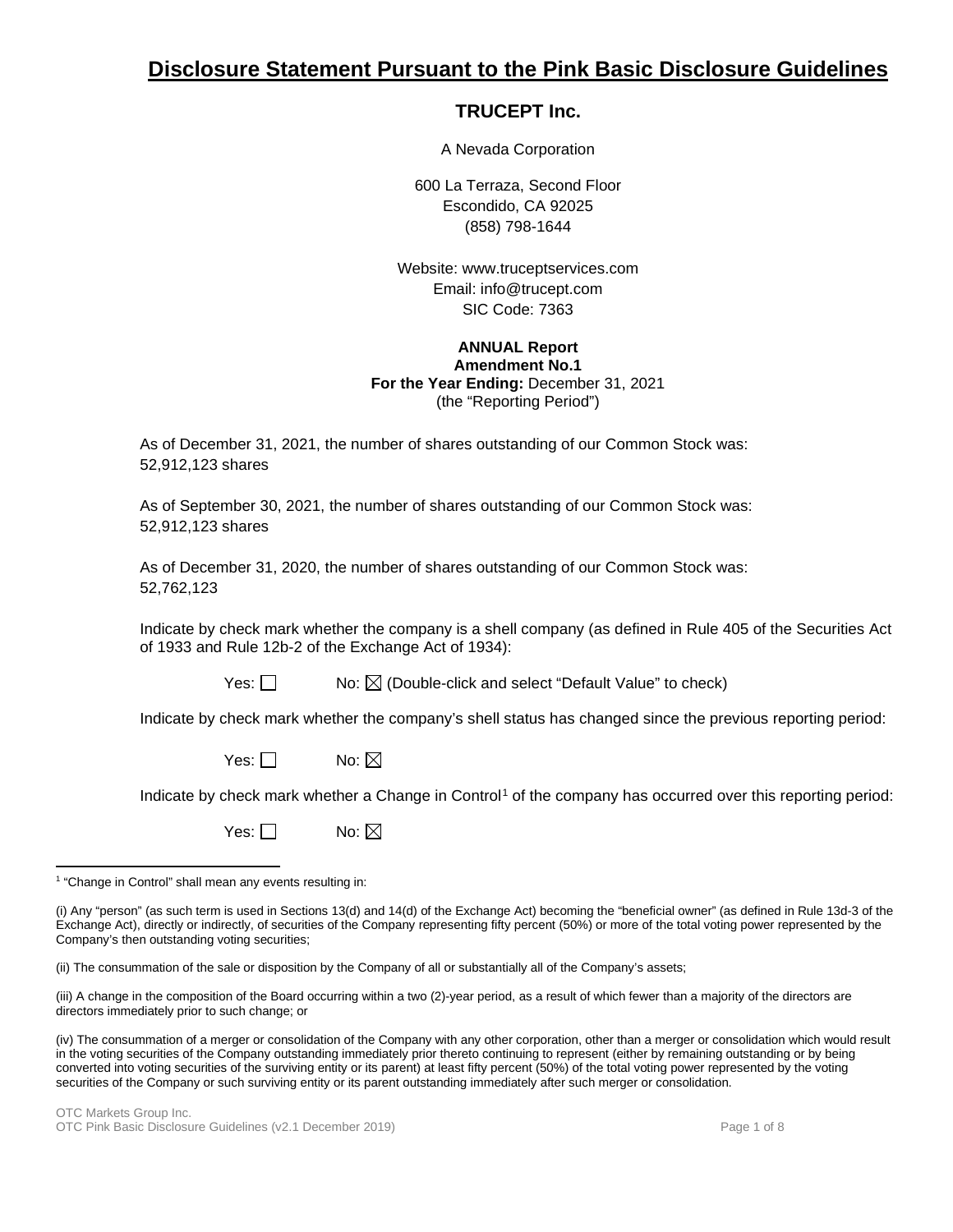## **1) Name of the issuer and its predecessors (if any)**

In answering this item, please also provide any names used by predecessor entities and the dates of the name changes.

Current Name: TRUCEPT, Inc. since January 3, 2013. Smart-Tek Solutions Inc. - since September 8, 2005 Royce Biomedical Inc. - March 22, 1995

Date and state (or jurisdiction) of incorporation (also describe any changes to incorporation since inception, if applicable) Please also include the issuer's current standing in its state of incorporation (e.g. active, default, inactive):

TRUCEPT, Inc.

State of Incorporation: Nevada, March 22, 1995. Active

Describe any trading suspension orders issued by the SEC concerning the issuer or its predecessors since inception: None

List any stock split, stock dividend, recapitalization, merger, acquisition, spin-off, or reorganization either currently anticipated or that occurred within the past 12 months:

On February 19, 2020, TREP purchased one hundred percent (100%) of the issued and outstanding common equity shares of Afinida Inc., a California Corporation ("Afinida") from its sole shareholder Synergy.O Inc.

On February 19, 2020, TREP purchased one hundred percent (100%) of the issued and outstanding common equity shares of Afinida Insurance Services, Inc. (formerly UWS Insurance Services Inc., a California Corporation ("AIS") from its sole shareholder Synergy.

The address of the issuer's principle executive office:

600 La Terraza, Second Floor Escondido, CA 92025

The address of the issuer's principal place of business: Same

Has the issuer or any of its predecessors ever been in bankruptcy, receivership, or any similar proceeding in the past five years?

Yes:  $\Box$  No:  $\boxtimes$ 

If this issuer or any of its predecessors have been the subject of such proceedings, please provide additional details in the space below: None

## **2) Security Information**

| Trading symbol:<br>Exact title and class of securities outstanding:<br>CUSIP:<br>Par or stated value: | <b>TRFP</b><br>Common Stock<br>89778T 109<br>\$.001 |                        |
|-------------------------------------------------------------------------------------------------------|-----------------------------------------------------|------------------------|
| Total shares authorized:                                                                              | 500,000,000                                         | as of date: 12/31/2021 |
| OTC Markets Group Inc.                                                                                |                                                     |                        |

OTC Pink Basic Disclosure Guidelines (v2.1 December 2019) **Page 2 of 8** Page 2 of 8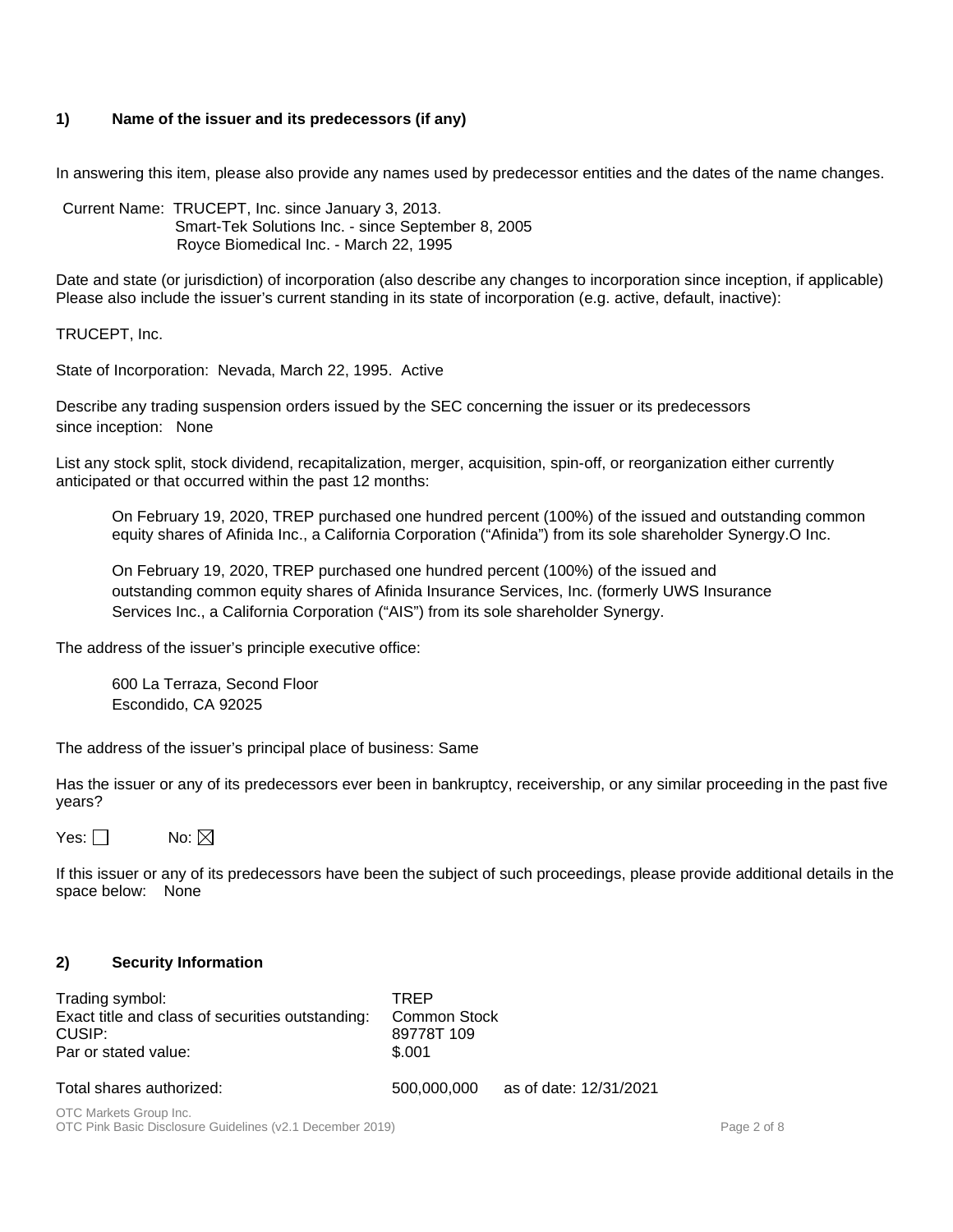| Total shares outstanding:               | 52.912.123 | as of date: 12/31/2021 |
|-----------------------------------------|------------|------------------------|
| Number of shares in the Public Float:   | 33.061.000 | as of date: 12/31/2021 |
| Total number of shareholders of record: | 261        | as of date: 12/31/2021 |

#### **Transfer Agent**

EQ (Formerly Corporate Stock Transfer Inc.) 3200 Cherry Creek Drive South, Suite 4300 Denver, CO 80209 Office: 303-282-4800

Is the Transfer Agent registered under the Exchange Act?<sup>2</sup> Yes:  $\boxtimes$  No:  $\square$ 

## **3) Issuance History**

Provide disclosure with respect to each event that resulted in any direct changes to the total shares outstanding of any class of the issuer's securities **in the past two completed fiscal years and any subsequent interim period**.

#### **A. Changes to the Number of Outstanding Shares**

Check this box to indicate there were no changes to the number of outstanding shares within the past two completed fiscal years and any subsequent periods:  $\Box$ 

| Shares outstanding<br>as of Second Most<br>Recent Fiscal Year<br>End. | Opening Balance:                                                                      |                                           |                                   |                                             |                                                                                                             |                                                                                                                         |                                                                                                                   |                                                               |                                              |
|-----------------------------------------------------------------------|---------------------------------------------------------------------------------------|-------------------------------------------|-----------------------------------|---------------------------------------------|-------------------------------------------------------------------------------------------------------------|-------------------------------------------------------------------------------------------------------------------------|-------------------------------------------------------------------------------------------------------------------|---------------------------------------------------------------|----------------------------------------------|
| 12/31/2019                                                            | Common: 52,762,123                                                                    |                                           |                                   |                                             |                                                                                                             |                                                                                                                         |                                                                                                                   |                                                               |                                              |
|                                                                       | Preferred: 0                                                                          |                                           |                                   |                                             |                                                                                                             |                                                                                                                         |                                                                                                                   |                                                               |                                              |
| Date of                                                               | Transaction type (e.g. new<br>issuance, cancellation, shares<br>returned to treasury) | Number of Shares<br>Issued (or cancelled) | Class of Securities issued (\$/pe | Value of<br>shares<br>share) at<br>Issuance | Were the<br>shares<br>issued at a<br>discount to<br>market price<br>at the time of<br>issuance?<br>(Yes/No) | ndividual/ Entity Shares were issued to<br>(entities must have individual with voting<br>investment control disclosed). | Reason for share issuance (e.g. for cash or debt<br>conversion) OR Nature of Services Provided (if<br>applicable) | Restricted or<br><b>Unrestricted</b><br>as of this<br>filing? | <b>Exemption or</b><br>Registration<br>Type? |
| <b>Transaction</b>                                                    |                                                                                       |                                           |                                   |                                             |                                                                                                             |                                                                                                                         |                                                                                                                   |                                                               |                                              |
| 2/19/2020                                                             | New Issuance                                                                          |                                           | 100,000 Common                    | $0.0380$ no                                 |                                                                                                             | Afinida Inc. - Andrew Jones                                                                                             | Afinida Acquisition                                                                                               | Restricted                                                    | Exempt                                       |
| 2/19/2020                                                             | New Issuance                                                                          |                                           | 50,000 Common                     | $0.0448$ no                                 |                                                                                                             | UWS Insurance, Inc. - Andrew Jones                                                                                      | UWS Insurance, Inc. Acquisition                                                                                   | Restricted                                                    | Exempt                                       |
| Balance 03/31/20: Common                                              |                                                                                       | 52,912,123                                |                                   |                                             |                                                                                                             |                                                                                                                         |                                                                                                                   |                                                               |                                              |
|                                                                       | New Issuance                                                                          | 0                                         |                                   |                                             |                                                                                                             |                                                                                                                         |                                                                                                                   |                                                               |                                              |
| Balance 06/30/20: Common                                              |                                                                                       | 52,912,123                                |                                   |                                             |                                                                                                             |                                                                                                                         |                                                                                                                   |                                                               |                                              |
|                                                                       | New Issuance                                                                          | $\mathbf 0$                               |                                   |                                             |                                                                                                             |                                                                                                                         |                                                                                                                   |                                                               |                                              |
| Balance 09/30/20: Common                                              |                                                                                       | 52,912,123                                |                                   |                                             |                                                                                                             |                                                                                                                         |                                                                                                                   |                                                               |                                              |
|                                                                       | New Issuance                                                                          | $\mathbf 0$                               |                                   |                                             |                                                                                                             |                                                                                                                         |                                                                                                                   |                                                               |                                              |
| Balance 12/31/20: Common                                              |                                                                                       | 52,912,123                                |                                   |                                             |                                                                                                             |                                                                                                                         |                                                                                                                   |                                                               |                                              |
|                                                                       | New Issuance                                                                          | $\mathbf 0$                               |                                   |                                             |                                                                                                             |                                                                                                                         |                                                                                                                   |                                                               |                                              |
| <b>Balance 3/31/21</b>                                                | Common                                                                                | 52,912,123                                |                                   |                                             |                                                                                                             |                                                                                                                         |                                                                                                                   |                                                               |                                              |
|                                                                       | New Issuance                                                                          | $\mathbf 0$                               |                                   |                                             |                                                                                                             |                                                                                                                         |                                                                                                                   |                                                               |                                              |
| <b>Balance 6/30/21</b>                                                | Common                                                                                | 52,912,123                                |                                   |                                             |                                                                                                             |                                                                                                                         |                                                                                                                   |                                                               |                                              |
|                                                                       | New Issuance                                                                          | $\mathbf 0$                               |                                   |                                             |                                                                                                             |                                                                                                                         |                                                                                                                   |                                                               |                                              |
| Balance 9/30/21                                                       | Common                                                                                | 52,912,123                                |                                   |                                             |                                                                                                             |                                                                                                                         |                                                                                                                   |                                                               |                                              |
|                                                                       | New issuance                                                                          | $\mathbf 0$                               |                                   |                                             |                                                                                                             |                                                                                                                         |                                                                                                                   |                                                               |                                              |
| Balance 12/31/21 Common                                               |                                                                                       | 52,912,123                                |                                   |                                             |                                                                                                             |                                                                                                                         |                                                                                                                   |                                                               |                                              |
|                                                                       |                                                                                       |                                           |                                   |                                             |                                                                                                             |                                                                                                                         |                                                                                                                   |                                                               |                                              |
| Balance 12/31/21: Preferred                                           |                                                                                       | $\mathbf 0$                               |                                   |                                             |                                                                                                             |                                                                                                                         |                                                                                                                   |                                                               |                                              |
|                                                                       |                                                                                       |                                           |                                   |                                             |                                                                                                             |                                                                                                                         |                                                                                                                   |                                                               |                                              |
|                                                                       | Share Outstanding on Date of this Report                                              |                                           |                                   |                                             |                                                                                                             |                                                                                                                         |                                                                                                                   |                                                               |                                              |
|                                                                       | Ending Balance                                                                        |                                           |                                   |                                             |                                                                                                             |                                                                                                                         |                                                                                                                   |                                                               |                                              |
| <b>Ending Balance</b>                                                 |                                                                                       |                                           |                                   |                                             |                                                                                                             |                                                                                                                         |                                                                                                                   |                                                               |                                              |
| Date: 12-31-2021                                                      | 52,912,123<br>Common:                                                                 |                                           |                                   |                                             |                                                                                                             |                                                                                                                         |                                                                                                                   |                                                               |                                              |
|                                                                       | $\mathbf 0$<br>Preferred                                                              |                                           |                                   |                                             |                                                                                                             |                                                                                                                         |                                                                                                                   |                                                               |                                              |

## **B. Debt Securities, Including Promissory and Convertible Notes**

Use the chart and additional space below to list and describe all outstanding promissory notes, convertible notes, convertible debentures, or any other debt instruments that may be converted into a class of the issuer's equity securities.

<span id="page-2-0"></span><sup>&</sup>lt;sup>2</sup> To be included in the Pink Current Information tier, the transfer agent must be registered under the Exchange Act.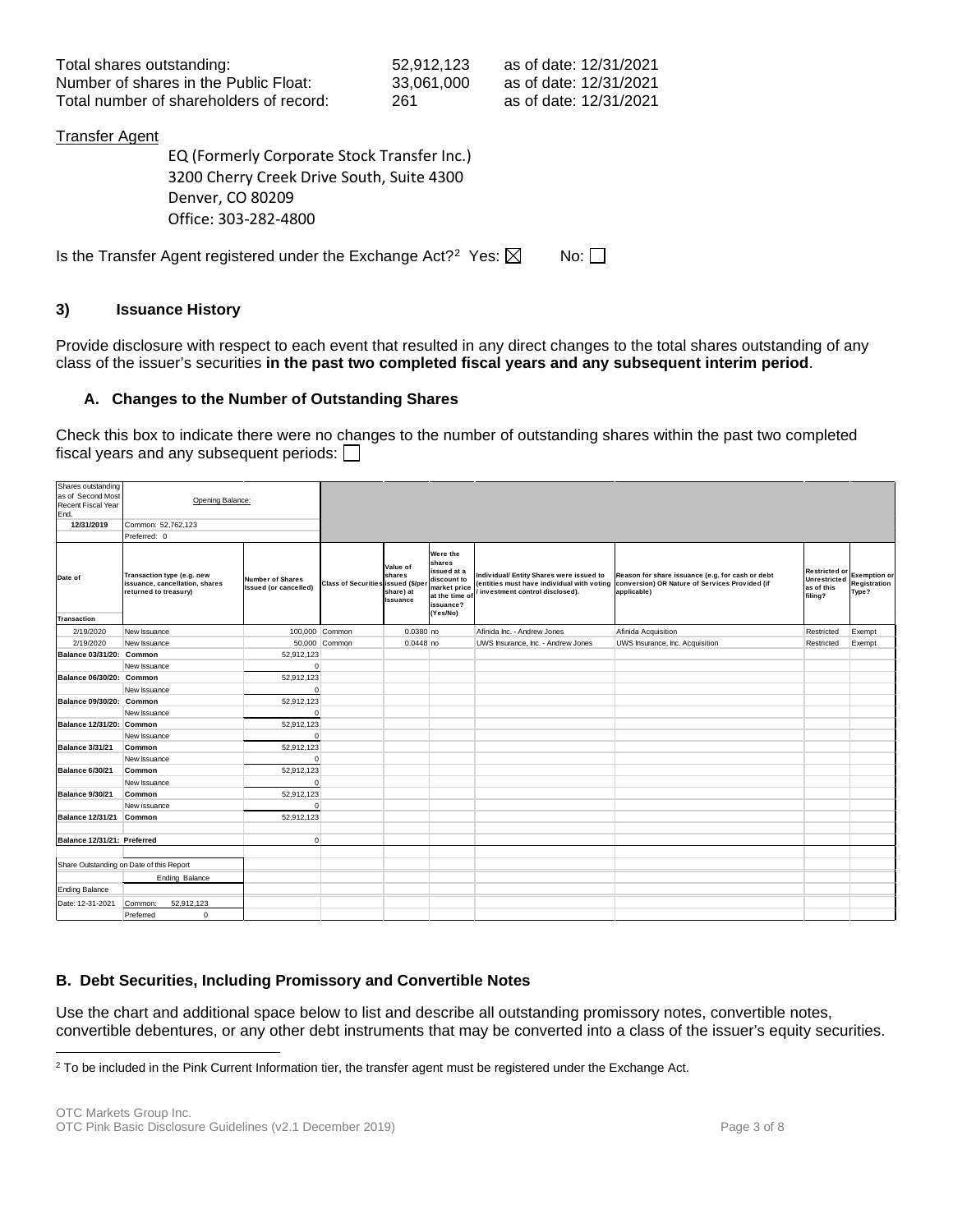Check this box if there are no outstanding promissory, convertible notes or debt arrangements:  $\square$ 

| <b>TRUCEPT INC.</b>   |                             |                                                    |                                     |            |                                                                                                              |                                        |                                                                 |
|-----------------------|-----------------------------|----------------------------------------------------|-------------------------------------|------------|--------------------------------------------------------------------------------------------------------------|----------------------------------------|-----------------------------------------------------------------|
| December 30, 2021     |                             |                                                    |                                     |            |                                                                                                              |                                        |                                                                 |
| Date of Note Issuance | Outstanding<br>Balance (\$) | <b>Principal Amount at</b><br><b>Issuance (\$)</b> | Interest Accrued (\$) Maturity Date |            | <b>Conversion Terms (e.g.</b><br>pricing mechanism for<br>determining conversion of<br>instrument to shares) | <b>Name of Noteholder</b>              | <b>Reason for</b><br>Issuance (e.g.<br>Loan, Services,<br>etc.) |
|                       |                             |                                                    |                                     |            |                                                                                                              |                                        |                                                                 |
| Convertible Notes     |                             |                                                    |                                     |            |                                                                                                              |                                        |                                                                 |
| <b>NONE</b>           |                             |                                                    |                                     |            |                                                                                                              |                                        |                                                                 |
|                       |                             |                                                    |                                     |            |                                                                                                              |                                        |                                                                 |
| Notes Payable         |                             |                                                    |                                     |            |                                                                                                              |                                        |                                                                 |
|                       |                             |                                                    |                                     |            |                                                                                                              |                                        |                                                                 |
| 3/31/2016             | 44,127.05                   | 0.00                                               | 44,127.05                           | 6/30/2023  |                                                                                                              | <b>Brian Bonar</b>                     | Loan                                                            |
| 12/31/2016            | 111,281.67                  | 36,069.83                                          | 75,211.84                           | 6/30/2023  |                                                                                                              | <b>Brian Bonar</b>                     | Loan                                                            |
| 12/31/2017            | 177,936.45                  | 153,379.00                                         | 24,557.45                           | 12/31/2020 |                                                                                                              | American Marine Corp / Brian Bonar     | Loan                                                            |
| 6/30/2018             | 235,674.97                  | 200,516.00                                         | 35,158.97                           | 6/30/2023  |                                                                                                              | <b>Brian Bonar</b>                     | Loan                                                            |
| 12/31/2018            | 944,212.06                  | 842,964.00                                         | 101,248.06                          | 12/31/2021 |                                                                                                              | American Marine Corp / Brian Bonar     | Loan                                                            |
| 12/31/2019            | 1,608,059.60                | 1,488,793.00                                       | 119,266.60                          | 12/31/2022 |                                                                                                              | American Marine Corp / Brian Bonar     | Loan                                                            |
|                       |                             | 2,721,721.83                                       |                                     |            |                                                                                                              |                                        |                                                                 |
|                       |                             |                                                    |                                     |            |                                                                                                              |                                        |                                                                 |
| 4/1/2018              | 320,671.23                  | 270,000.00                                         | 50,671.23                           | 4/1/2023   |                                                                                                              | Tipp Investments LLC / Sandra Di Cicco | Loan                                                            |
| 6/30/2018             | 235,068.49                  | 200,000.00                                         | 35,068.49                           | 6/30/2023  |                                                                                                              | Tipp Investments LLC / Sandra Di Cicco | Loan                                                            |
| 3/31/2019             | 113,780.82                  | 100,000.00                                         | 13,780.82                           | 3/31/2024  |                                                                                                              | Tipp Investments LLC / Sandra Di Cicco | Loan                                                            |
| 5/11/2020             | 380,010.00                  | 380,010.00                                         |                                     | 5/1/2022   |                                                                                                              | BBVA USA/SBA PPP, CA                   | Loan                                                            |
|                       |                             | 950,010.00                                         |                                     |            |                                                                                                              |                                        |                                                                 |
|                       |                             | December 2021 Accr. Interest                       | 499,090.51                          |            |                                                                                                              |                                        |                                                                 |

#### **4) Financial Statements,**

A. The following financial statements were prepared in accordance with:

 $\boxtimes$  U.S. GAAP  $\Box$  IFRS

B. The financial statements for this reporting period were prepared by (name of individual)<sup>3</sup>:

| Name:                   | Eric Sherb |
|-------------------------|------------|
| Title:                  | CPA        |
| Relationship to Issuer: | Consultant |

#### **Financial Statements included by reference**

#### **5) Issuer's Business, Products and Services**

The purpose of this section is to provide a clear description of the issuer's current operations. In answering this item, please include the following:

A. Summarize the issuer's business operations (If the issuer does not have current operations, state "no operations")

Trucept Inc. provides marketing, accounting and human resource services to a variety of industries including staffing, professional employment organizations and hospitality. Two recent acquisitions are the following:

Afinida Inc.: On February 19, 2020, TREP purchased one hundred percent (100%) of the issued and outstanding

<span id="page-3-0"></span><sup>&</sup>lt;sup>3</sup> The financial statements requested pursuant to this item must be prepared in accordance with US GAAP or IFRS by persons with sufficient financial skills.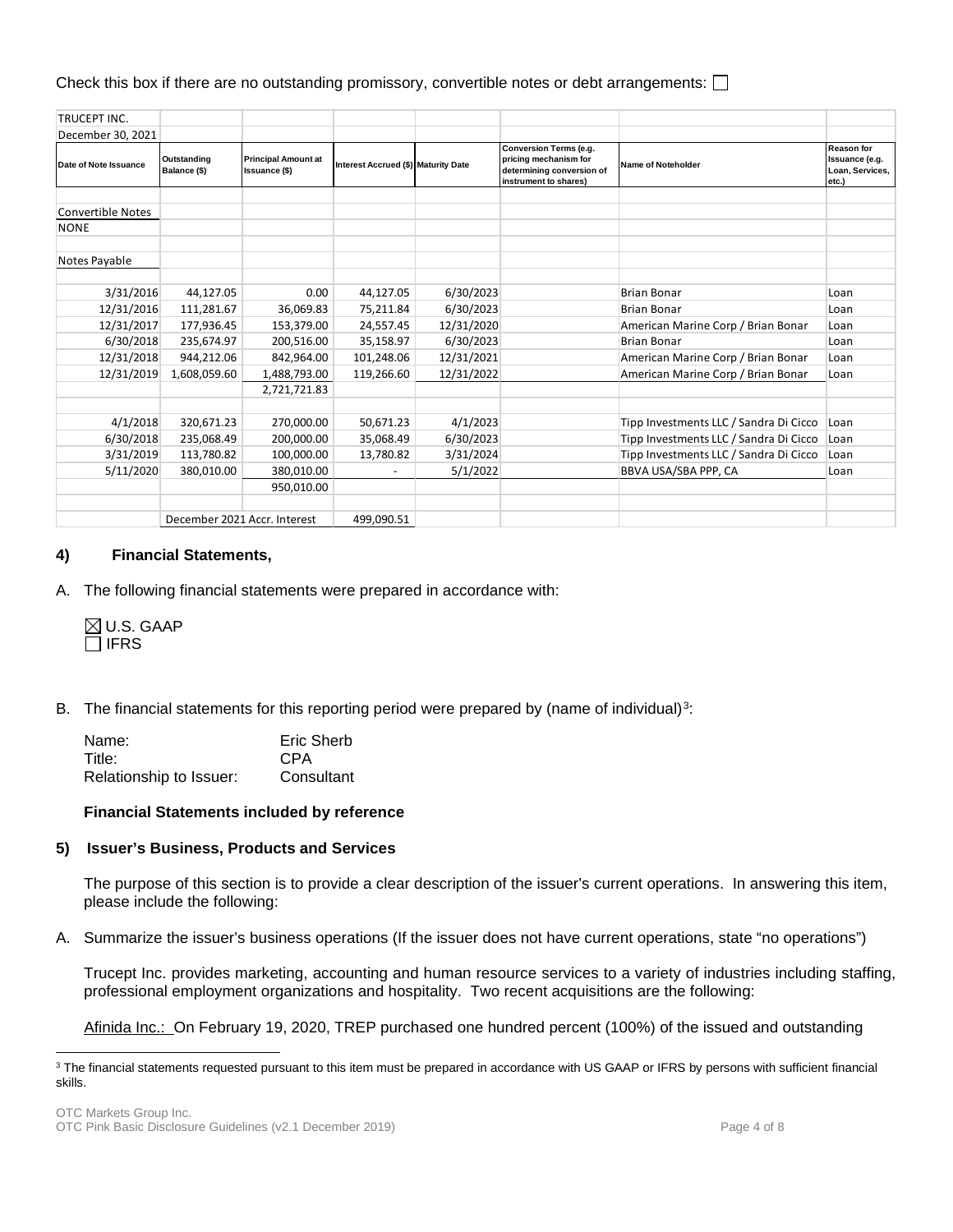common equity shares of Afinida Inc., a California Corporation ("Afinida") from its sole shareholder Synergy.O Inc. The purchase was made by means of a Stock Purchase Agreement ("SPA"). The consideration for the share purchase was one hundred thousand (100,000) common equity shares of TREP at a fair value of \$2,050. Afinida offers a full suite of valuable benefits designed to help them grow their businesses and increase their operating efficiency. Services include:

i) Payroll Services, which includes, Payroll processing, Cloud based software, Direct deposits, new hire reporting, and others.

- ii) Payroll Tax Services, which includes, Payroll tax payments, filings and compliance services.
- Afinida Insurance Services, Inc. (formerly UWS Insurance Services, Inc.): On February 19, 2020, TREP purchased one hundred percent (100%) of the issued and outstanding common equity shares of Afinida Insurance Services, Inc. (formerly UWS Insurance Services, Inc.), a California Corporation ("AIS") from its sole shareholder Synergy.O Inc. The purchase was made by means of a Stock Purchase Agreement ("SPA"). The consideration for the share purchase was fifty thousand (50,000) common equity shares of TREP at a fair value of \$1,025. AIS is an insurance agency currently licensed in 25 states with plans to become licensed in all 50. Through AIS-licensed brokers, it is projected approximately \$500,000 in additional revenue from the acquisition will result. Coverages include:
	- (i) Employee Benefits Medical/Dental/Vision Plans, Supplemental Insurance, Life Insurance & Cafeteria Plans.

(ii) Commercial Lines - Workers Compensation, Business Owners Policies, Property Insurance, General Liability Insurance & Employment Practices Liability Insurance.

(iii) Individual Policies - Medical, Dental, & Vision Plans, Supplemental Insurance, Life Insurance & Home Owners/Condo/Renters Insurance.

B. Describe any subsidiaries, parents, or affiliated companies, if applicable, and a description of their business contact information for the business, officers, directors, managers or control persons. Subsidiary information may be included by reference

See Section A above. Contact information would be the same as the company's.

C. Describe the issuers' principal products or services, and their markets

See Section A above.

## **6) Issuer's Facilities**

On November 1, 2016, the Company executed a three-year lease of an office building located at 600 La Terraza Blvd., Second Floor, Escondido, CA 92025.

On September 19, 2017 the November 1, 2016 lease was amended to extend the lease to November 3, 2023.

On August 14, 2019, the September 19, 2017 was amended to increase the square feet occupied, and to increase the monthly rent to \$10,551 with 3% annual increases.

On May 1, 2020, the August 14, 2019 Amended lease was Amended to increase the square footage used as a result of the acquisition of Afinida Inc. and UWS Insurance Inc. The new monthly lease payment is \$34,567.

## **7) Officers, Directors, and Control Persons**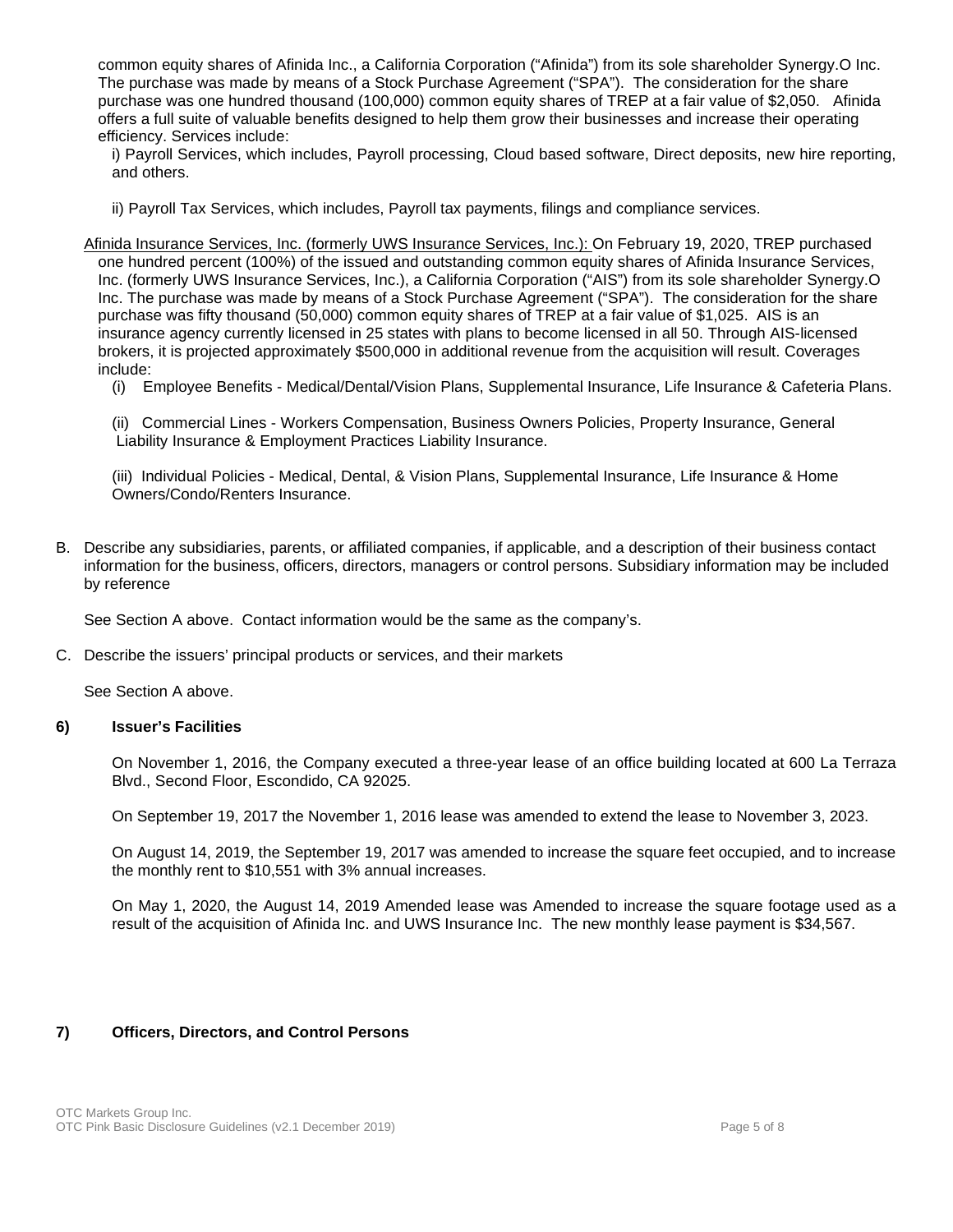The goal of this section is to provide an investor with a clear understanding of the identity of all the persons or entities that are involved in managing, controlling or advising the operations, business development and disclosure of the issuer, as well as the identity of any significant or beneficial shareholders.

Using the tabular format below, please provide information regarding any person or entity owning 5% of more of the issuer, as well as any officer, and any director of the company, regardless of the number of shares they own. **If any listed are corporate shareholders or entities, provide the name and address of the person(s) beneficially owning or controlling such corporate shareholders, or the name and contact information of an individual representing the corporation or entity in the note section.** 

| Name of<br>Officer/Director or<br><b>Control Person</b> | <b>Affiliation with</b><br>Company (e.g.<br>Officer/Director/Ow Address (City /<br>ner of more than<br>5%) | <b>Residential</b><br>State Only)               | Number of shares<br>owned | Share type/class | Ownership<br>Percentage of<br><b>Class Outstanding</b> | <b>Note</b> |
|---------------------------------------------------------|------------------------------------------------------------------------------------------------------------|-------------------------------------------------|---------------------------|------------------|--------------------------------------------------------|-------------|
| <b>Brian Bonar</b>                                      | Director                                                                                                   | 600 La Terraza<br>Blvd., Escondido,<br>CA 92025 | 5,897,999                 | common           | 11.10%                                                 |             |
| Norman Tipton                                           | Director                                                                                                   | 600 La Terraza<br>Blvd., Escondido,<br>CA 92025 | 5,000,000                 | common           | 9.47%                                                  |             |
| Colin Niven Bonar                                       | Director                                                                                                   | 600 La Terraza<br>Blvd., Escondido,<br>CA 92025 | 0                         |                  |                                                        |             |
| Andrew Jones                                            | Director                                                                                                   | 600 La Terraza<br>Blvd., Escondido,<br>CA 92025 | 0                         |                  |                                                        |             |
| Julie Neill                                             | Director                                                                                                   | 600 La Terraza<br>Blvd., Escondido,<br>CA 92025 | 0                         |                  |                                                        |             |
| Sandra DiCicco                                          | over 5% owner                                                                                              | 600 La Terraza<br>Blvd., Escondido,<br>CA 92025 | 5,000,000                 | common           | 9.47%                                                  |             |

## **8) Legal/Disciplinary History**

A. Please identify whether any of the persons listed above have, in the past 10 years, been the subject of:

1. A conviction in a criminal proceeding or named as a defendant in a pending criminal proceeding (excluding traffic violations and other minor offenses);

none

2. The entry of an order, judgment, or decree, not subsequently reversed, suspended or vacated, by a court of competent jurisdiction that permanently or temporarily enjoined, barred, suspended or otherwise limited such person's involvement in any type of business, securities, commodities, or banking activities;

none

3. A finding or judgment by a court of competent jurisdiction (in a civil action), the Securities and Exchange Commission, the Commodity Futures Trading Commission, or a state securities regulator of a violation of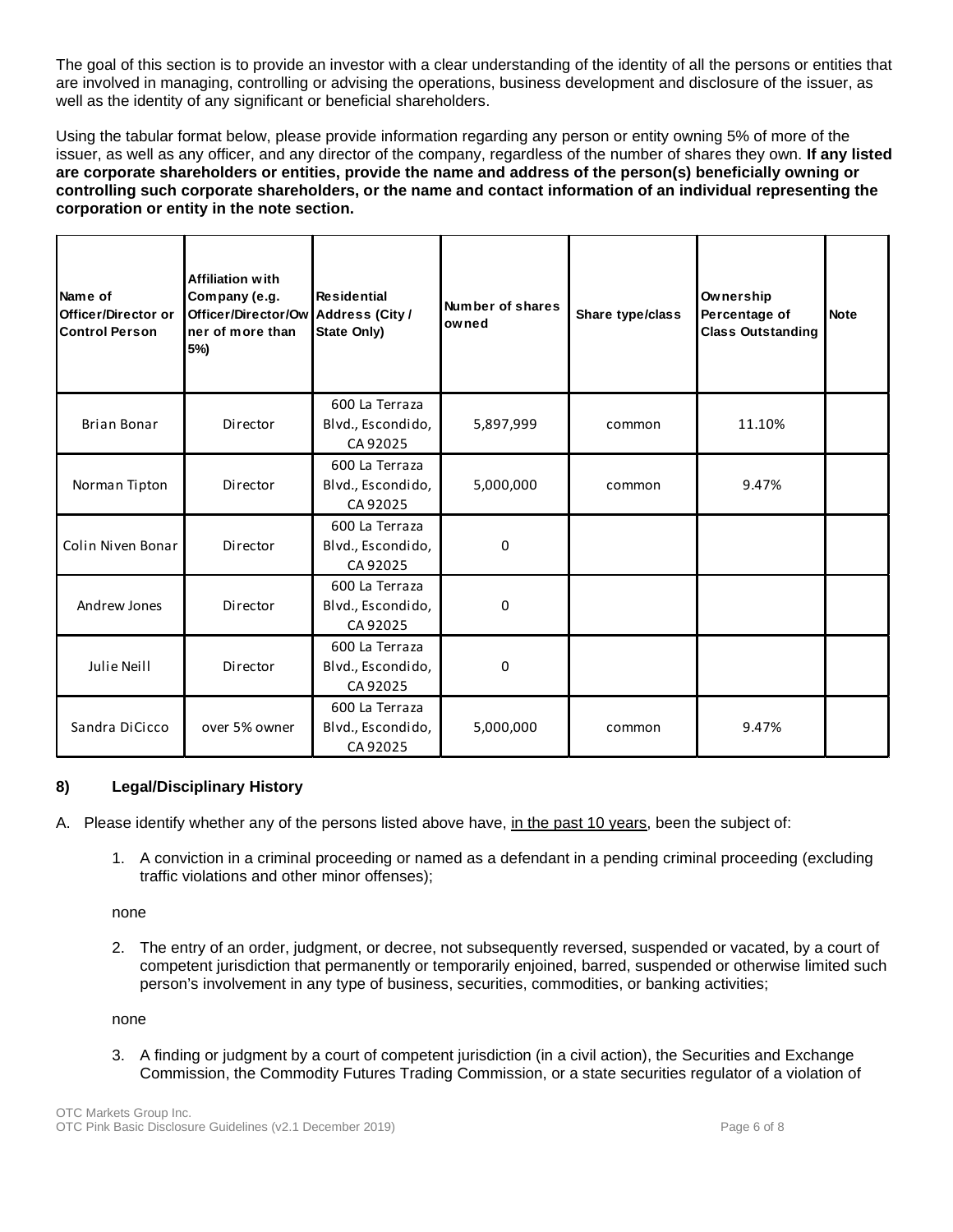federal or state securities or commodities law, which finding or judgment has not been reversed, suspended, or vacated; or

none

4. The entry of an order by a self-regulatory organization that permanently or temporarily barred, suspended, or otherwise limited such person's involvement in any type of business or securities activities.

none

B. Describe briefly any material pending legal proceedings, other than ordinary routine litigation incidental to the business, to which the issuer or any of its subsidiaries is a party or of which any of their property is the subject. Include the name of the court or agency in which the proceedings are pending, the date instituted, the principal parties thereto, a description of the factual basis alleged to underlie the proceeding and the relief sought. Include similar information as to any such proceedings known to be contemplated by governmental authorities.

## **9) Third Party Providers**

Please provide the name, address, telephone number and email address of each of the following outside providers:

Securities Counsel: Fletcher Robbe 468 Camden Dr., 2<sup>nd</sup> Floor Beverly Hills, CA 90210

Accountant or Auditor: Eric Sherb Eric Sherb Consulting Services 145 West 67th St., Apt 26J, New York, NY 10023

Investor Relations Consultant: none

Other Service Providers: none

## **10) Issuer Certification**

#### *Principal Executive Officer:*

The issuer shall include certifications by the chief executive officer and chief financial officer of the issuer (or any other persons with different titles but having the same responsibilities).

The certifications shall follow the format below:

I, Norman Tipton certify that:

1. I have reviewed this annual disclosure statement of TRUCEPT, Inc. dated December 31, 2021;

2. Based on my knowledge, this disclosure statement does not contain any untrue statement of a material fact or omit to state a material fact necessary to make the statements made, in light of the circumstances under which such statements were made, not misleading with respect to the period covered by this disclosure statement; and

3. Based on my knowledge, the financial statements, and other financial information included or incorporated by reference in this disclosure statement, fairly present in all material respects the financial condition, results of operations and cash flows of the issuer as of, and for, the periods presented in this disclosure statement.

#### March 24, 2022